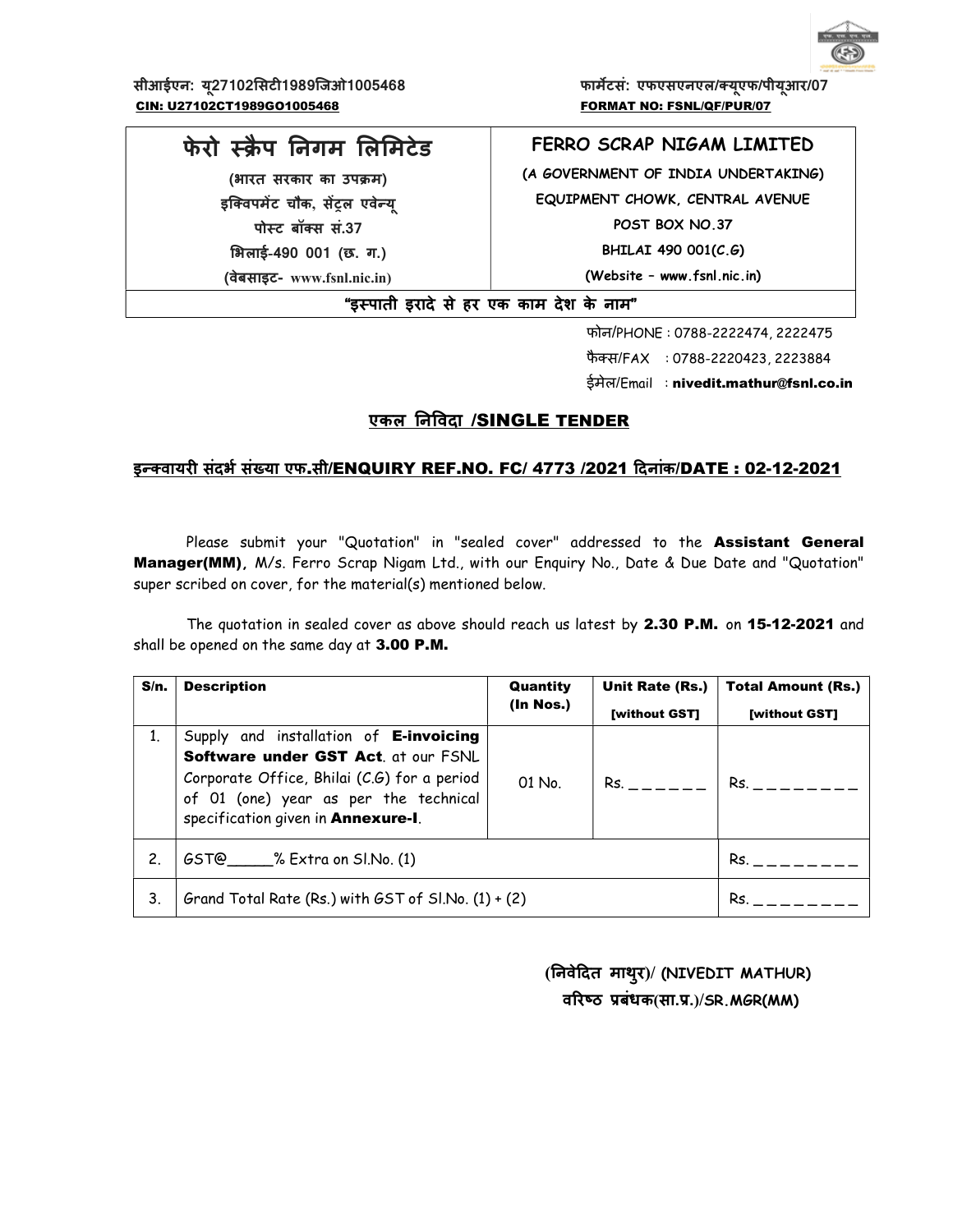

# General Note :-

- 1. The above items are required for our Corporate Office situated at Equipment Chowk, Central Avenue, Bhilai (C.G.). Hence the rate to be quoted on F.O.R. Bhilai basis.
- 2. There are 11 GSTN in FSNL list :-

| <b>FSNL GSTIN DETAIL OF UNITS</b> |      |                   |  |  |
|-----------------------------------|------|-------------------|--|--|
| <b>FSNL UNITS</b>                 | $:-$ | <b>GST NUMBER</b> |  |  |
| <b>BHILAI &amp; CORPORATE</b>     | $:-$ | 22AAACF7443D1Z4   |  |  |
| <b>BURNPUR &amp; DURGAPUR</b>     | :-   | 19AAACF7443D1ZR   |  |  |
| <b>RWF &amp; VISL</b>             | :-   | 29AAACF7443D1ZQ   |  |  |
| <b>SALEM</b>                      | $:-$ | 33AAACF7443D1Z1   |  |  |
| ROURKELA & DUBURI                 | ÷:   | 21AAACF7443D1Z6   |  |  |
| VIZAG                             | :-   | 37AAACF7443D1ZT   |  |  |
| <b>BOKARO</b>                     | :-   | 20AAACF7443D1Z8   |  |  |
| <b>HARIDWAR</b>                   | :−   | 05AAACF7443D1Z0   |  |  |
| AIR INDIA                         | :-   | 27AAACF7443D1ZU   |  |  |
| <b>HAZIRA</b>                     | :-   | 24AAACF7443D1Z0   |  |  |

- 3. Bidders may visit our Corporate Office between 9 AM to 5 PM on working days (except 2nd & 4th Saturdays and Sundays) for any clarification before submitting the offers.
- 4. Please refer to the terms & conditions are shown in the **Annexure-II** enclosed herewith and confirm each point in your quotation.
- 5. Each page should be signed by authorised signatory of the tenderer and name & designation should be mentioned along with rubber stamp/seal of the tenderer as a token of acceptance.
- Note:- Interested vendors for the item/job mentioned in this tender can apply for vendor registration by submitting vendor enlistment form available in our website www.fsnl.co.in for future participation in tenders after enlistment. Vendors who are already enlisted with FSNL can only participate in this tender.

 (ǓनवेǑदत माथुर)/ (NIVEDIT MATHUR) वरिष्ठ प्रबंधक $(H, T, \mathcal{Y})$  SR. MGR $(MM)$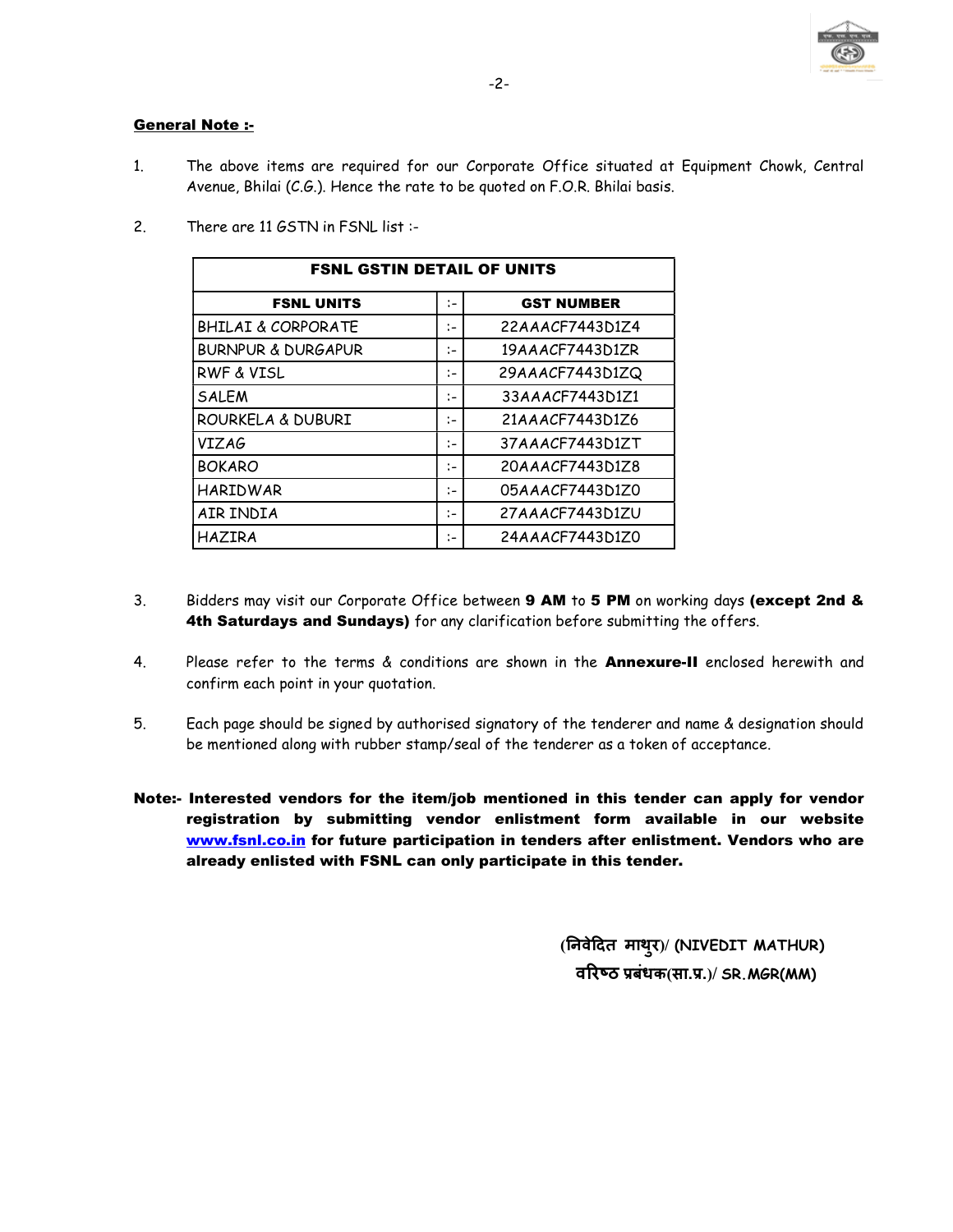

### ANNEXURE- I

Technical Specification :- Supply and installation of E-invoicing Software under GST Act. at our FSNL Corporate Office, Bhilai (C.G.) for a period of 01 (one) year.

| S/n.           |                                                     |      | <b>Specification</b>                                                                                                                    |
|----------------|-----------------------------------------------------|------|-----------------------------------------------------------------------------------------------------------------------------------------|
| 1.             | Reliable and Resilient                              | $:-$ | Generate invoice at high frequency, Bulk IRN Generation, Retry IRN<br>Generation, Invoice Validation.                                   |
| 2.             | Robust Error Handling                               | $:-$ | Error Correction in UI, Government Compatible APIs with robust error<br>handling to ensure you generate e-invoices without any worries. |
| 3.             | Seamless Experience                                 | $:-$ | Generate Invoices directly through Excel without any modification.                                                                      |
| 4.             | Easy to manage and scale                            | $:-$ | Mapping of all existing fields, any further changes in e-inv schema can<br>be done quickly.                                             |
| 5.             | End to End Support                                  | $:-$ | Responsive and dedicated Key Account Manager for support, on<br>boarding and training.                                                  |
| 6.             | Download output                                     | $:-$ | Download output in excel format incl IRN, QR code. Could be used for<br>GSTR 1 Filing.                                                  |
| 7 <sub>1</sub> | Dashboard and Analytics                             | $:-$ | Activity logs and Summary reports.                                                                                                      |
| 8.             | E- Invoice Filtering                                | $:-$ | Ability to filter e-Invoices post ingestion for e-Inv status report/<br>summary.                                                        |
| 9.             | <b>Custom Printing</b>                              | $:-$ | Deeply customizable printing functionality which can cater to any use<br>case.                                                          |
| 10.            | Access control                                      | $:-$ | Advanced user access management.                                                                                                        |
| 11.            | <b>Communication Engine</b>                         | $:-$ | Functional communication engine (including email and Whatsapp).                                                                         |
| 12.            | B2C QR Code                                         | $:-$ | B2C QR Code generation functionality through ClearTax invoicing.                                                                        |
| 13.            | Unified Solution                                    | $:-$ | Single unified solution for EWB / E-Inv with no repeat ingestion or<br>integration effort for the same data set.                        |
| 14.            | Data Privacy                                        | $:-$ | SSL Subscription, PCI Compliance                                                                                                        |
| 15.            | AWS ISO 27001 Certified                             |      |                                                                                                                                         |
| 16.            | Data Archival and retrieval as per govt regulation. |      |                                                                                                                                         |

\_\_\_\_\_\_\_\_\_\_\_\_\_\_\_\_\_\_\_\_\_\_\_\_\_\_\_\_\_\_\_\_\_\_\_\_\_\_\_\_\_\_\_\_\_\_\_\_\_\_\_\_\_\_\_\_\_\_\_\_\_\_\_\_\_\_\_\_\_\_\_\_\_\_\_\_

Date : Signature : Signature : Signature : Signature : Signature : Signature : Signature : Signature : Signature : Signature : Signature : Signature : Signature : Signature : Signature : Signature : Signature : Signature : Name (in block letter ) : Designation : the state of the state of the state of the state of the state of the state of the state of the state of the state of the state of the state of the state of the state of the state of the state of the state of Rubber Stamp of the Co. :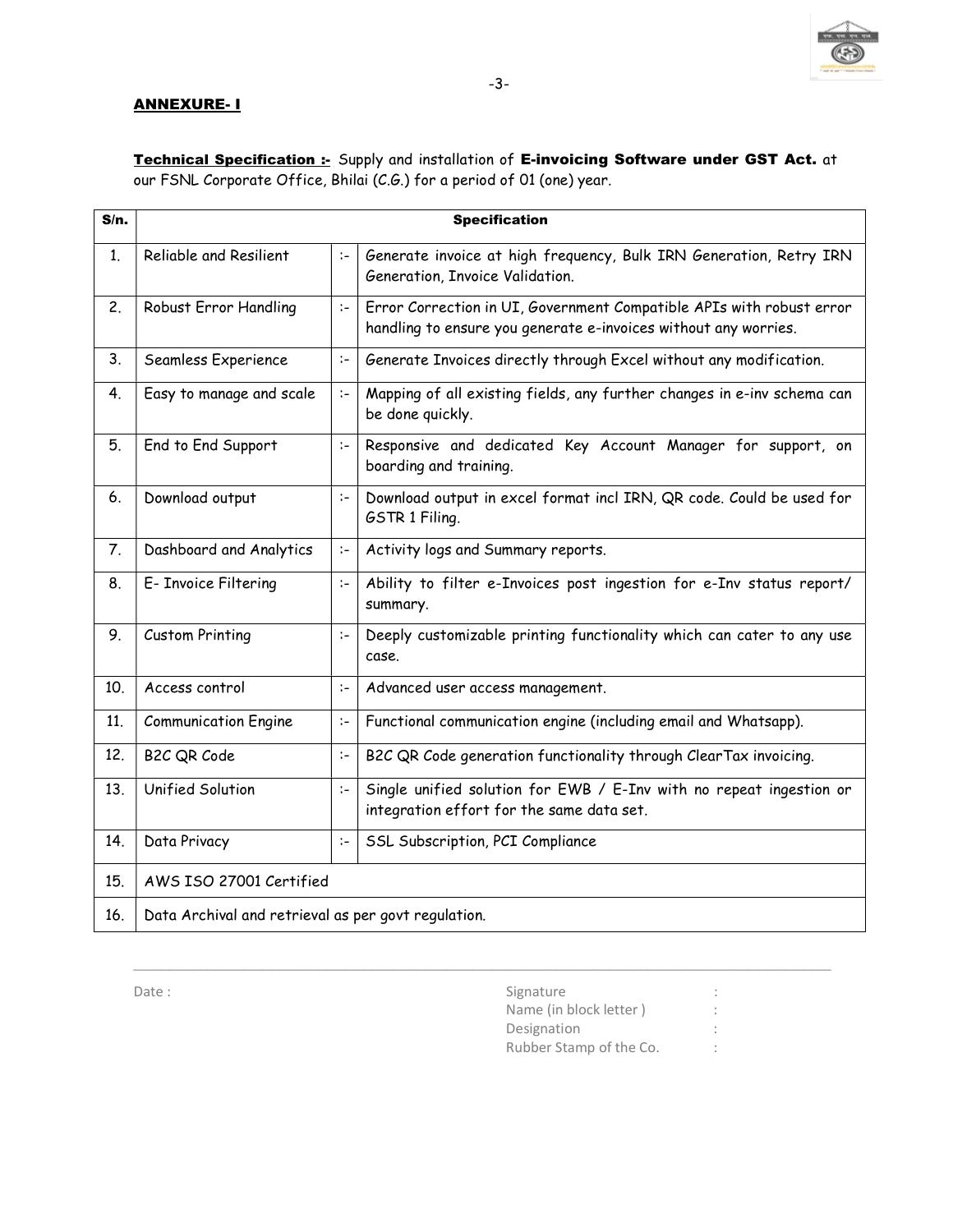

# ANNEXURE- II

# TERMS & CONDITIONS

- 1. Envelope containing quotation :- Enquiry No., Date & Due Date must be super scribed on the envelope containing quotation.
- 2. Firm price :- The price quoted by the successful tenderer should remain firm through complete execution of the order.
- 3. Validity :- The quotation should be valid for a period of 90 days from the date of opening of the techno-commercial bids.
- 4. **GST Registration** :- Tenderer shall ensure that their GST Registration and GST No. is valid and active at the time of opening of the tender.

"If in case the GST status is found invalid & not active, their offer is liable for rejection".

- 5. **GST :** Tenderer are requested to provide GST details as per Annexure- III & IV and also mention the percentage of GST applicable extra separately & the rate should be quoted exclusive of GST.
- 6. Preference to "Make in India" :- Preference to Make in India will be given as per Annexure- V.
- 7. **Declaration Under Income Tax Act 1961 :-** To comply with Section 194 Q, Section 206AB & 206 CCA of Income Tax Act 1961, all vendors have to mandatorily submit the filled in Declaration Form (Annexure- V enclosed) on their letter head with seal and signature of authorized person alongwith offer.
- 8. Authorized channel partner/ dealer/ distributor :- You may authorized your channel partner/authorized dealer/distributor for submitting the offer on behalf of you. You have to submit the copy of letter of authorization along with the offer and copy of the same to be faxed /E-mail to us directly.
- 9. Delivery & installation :- Delivery & installation are essence of this enquiry. Please confirm your delivery & installation period.
- 10. Transit Insurance :- Transit insurance of the consignment, if any, shall be arranged by you at your own cost. Transit damage/loss shall be entirely your risk.
- 11. Manuals/Leaflets :- Manuals/Leaflets for the subject item should be given along with your offer.
- 12. Payment :- 100% Payment shall be made within 30 days from the date of submission of your bill against satisfactory installation report dully certified by Corporate F&A Deptt.
- 13. Banker's Details :- Tenderers are requested to state Banker's Name, Branch, Account No., PAN No. & IFS Code for remittance of payment though NEFT/RTGS.

| Signature               |  |
|-------------------------|--|
| Name (in block letter)  |  |
| Designation             |  |
| Rubber Stamp of the Co. |  |
|                         |  |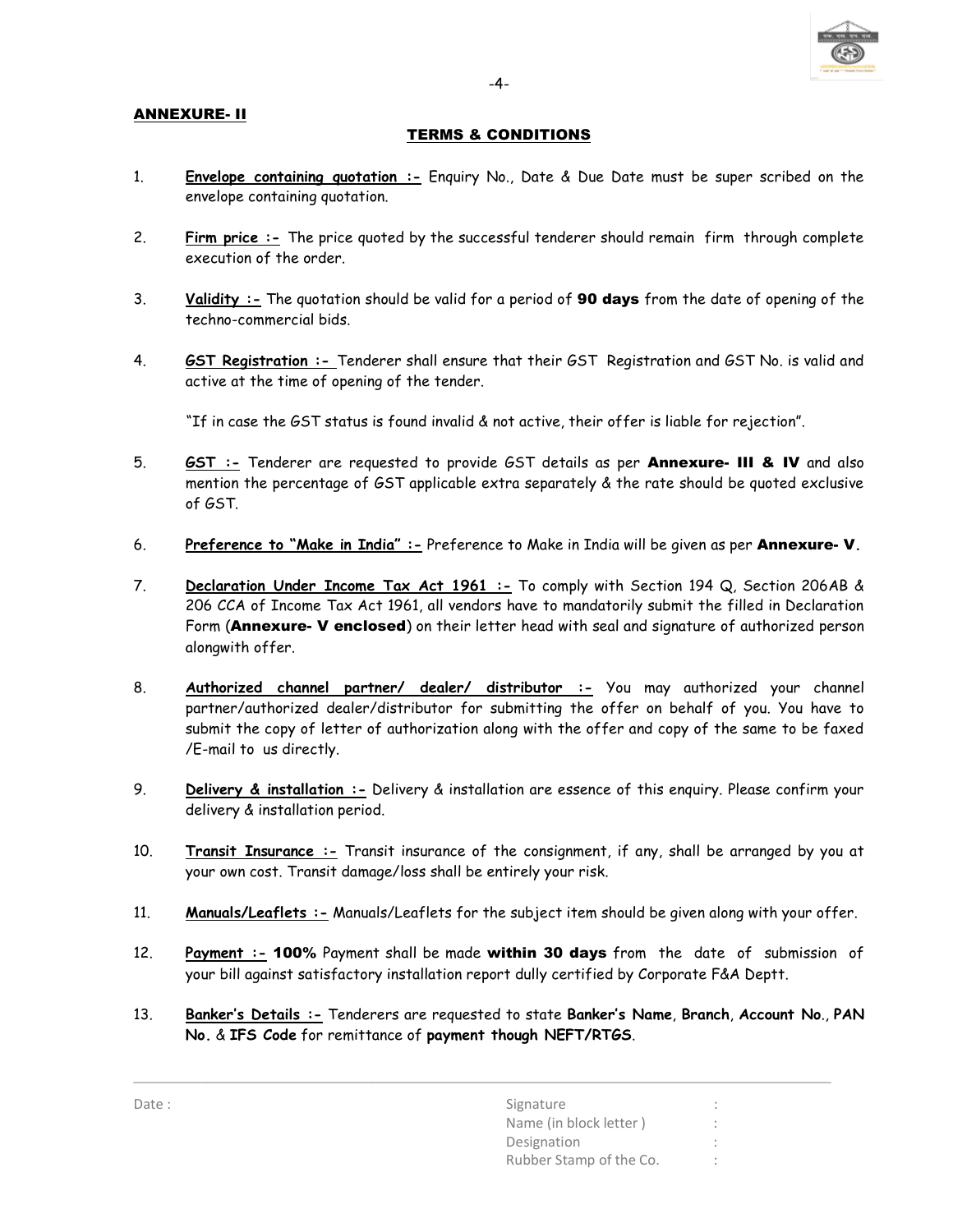

14. Supply of material/Bills :- The place of supply of material/services and place of submission of bill should be one and same i.e. Billed to & shipped to should be one and same. Tenderer should submit GST return mentioning the GST number of the State where the material has been supplied or services has been provided.

"The party has to submit GST Compliance Invoice & in case Liquidated damage is applicable, then GST on Liquidated damage will also be recovered from the party".

# 15. Guarantee/ Warranty :-

- a). The E-invoicing Software under GST Act should be fully guaranteed/warranted. Please state the guarantee/warranty period. In case any defects are reported/noticed during the guarantee/warranty period, the same shall be rectified by the successful tenderer to provide suitable replacement(s). The to and fro transportation cost, if any, for such replacement(s) shall also be borne by the successful tenderer.
- b). All certificates, licences, guaranties/warranties and other documents in respect of the hardware & software supplied under the order shall be issued only in the name of "FERRO SCRAP NIGAM LIMITED.
- 16. Liquidated Damages :- Penalty  $\bigcirc \frac{1}{2}$ % per week of the value of the order shall be charged for delay in delivery beyond the scheduled delivery period, subject to a maximum of 5% of the value of the order. Proportionate penalty for delay for part of a week shall also be payable by you. The penalty falling due shall be recoverable from the successful tenderer.

However, L.D. is exempted on account of force majeure conditions i.e., Lockout, Strike, Transporter's strike, Riot, Civil War, Restrictions imposed by Govt. and acts of God like Flood, Earthquake, Fire etc. which are beyond the successful tenderer control.

- 17. Risk Purchase :- In the event, the successful tenderer fails to execute the order, FSNL reserves the right to procure the same from some other source and the extra cost, if any, incurred by FSNL on such account and the duties and taxes thereof shall be recoverable from the successful tenderer. Your offer shall be rejected if this Risk Purchase Clause is not accepted.
- 18. Arbitration :- All disputes or differences whatsoever arising between the parties out of or relating to the construction, meaning and operation or effect of this contract or the breach thereof shall be settled by arbitration in accordance with the Rules of Arbitration of the Indian Council of Arbitration and the award given in pursuance thereof shall be binding on you.
- 19. Disputes :- Should any dispute as regards quality, quantity, specification, interpretations of the purchase order terms or methodology for execution of supply arise, the decision of FSNL will be final and binding upon you.
- 20. Tender acceptance :- Ferro Scrap Nigam Ltd., does not bind itself to accept the lowest in or any of the tenders and reserves the right to reject any or all the tenders, reduce or increase the quantities without assigning any reason whatsoever.

| Date: | Signature               | ٠<br>$\sim$              |
|-------|-------------------------|--------------------------|
|       | Name (in block letter)  | $\sim$                   |
|       | Designation             | $\overline{\phantom{a}}$ |
|       | Rubber Stamp of the Co. | $\ddot{\phantom{1}}$     |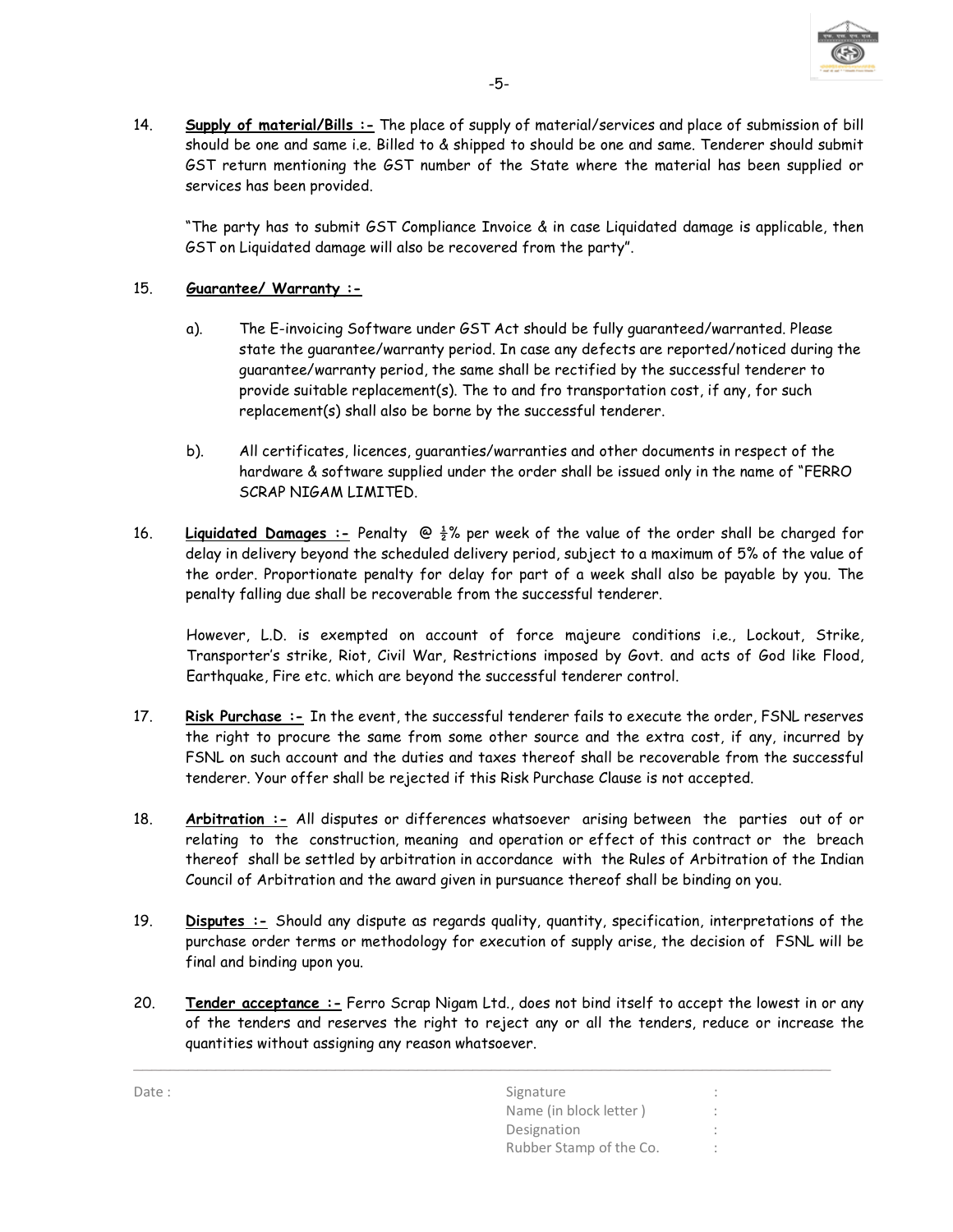

- 21. Conditional offer :- Quotations containing any other conditions other than those stated herein will be treated as conditional offer, which will be rejected.
- 22. MSME :- Tenderer(s) falling under MSME category and having valid registration certificate with NSIC, are required to submit registration certificate to enable us to consider under MSME, so that applicable benefits/facilities shall be provided as per procurement policy of Government of India.

 "All MSEs will have to make declaration of Udyog Adhar Memorandum (UAM) number on Central Public Procurement Portal (CPPP), failing which such bidders will not be able to enjoy the benefits as per Public Procurement Policy for MSEs order, 2012 for tenders invited electronically through CPPP".

- 23. Environment, health and safety of the organization  $-$  The supply of materials as stipulated in this enquiry should not adversely affect the environment, health and safety of the organization.
- 24. Blacklisting :- The tenderer hereby declares that they have never been blacklisted and/or there were no debarring action against them by any Govt. organization/ CPSE/ Court. Further vendors who are found blacklisted at any later stage their bid/offer shall be liable for cancellation.

Also, those vendors who cannot execute the job/supply as per the order, FSNL in its sole discretion reserves the right to cancel the order and blacklist the firm without any notice.

- 25. Termination of order :- FSNL reserves the right to terminate the order at 15 day's notice without assigning any reason(s) or incurring any liability thereby.
- 26. Jurisdiction :- Disputes, if any, arising out of this transaction are subject to provisions of competent court having jurisdiction over Durg.

\_\_\_\_\_\_\_\_\_\_\_\_\_\_\_\_\_\_\_\_\_\_\_\_\_\_\_\_\_\_\_\_\_\_\_\_\_\_\_\_\_\_\_\_\_\_\_\_\_\_\_\_\_\_\_\_\_\_\_\_\_\_\_\_\_\_\_\_\_\_\_\_\_\_\_\_\_

27. Regret letter :- Please forward your regret letter in case you do not wish to quote.

# All the above terms & conditions are acceptable to us.

| ٧ |  |  |  |
|---|--|--|--|

| Signature               | $\mathbf{r}$        |
|-------------------------|---------------------|
| Name (in block letter)  | $\bullet$<br>$\sim$ |
| Designation             | $\mathbf{r}$        |
| Rubber Stamp of the Co. |                     |
|                         |                     |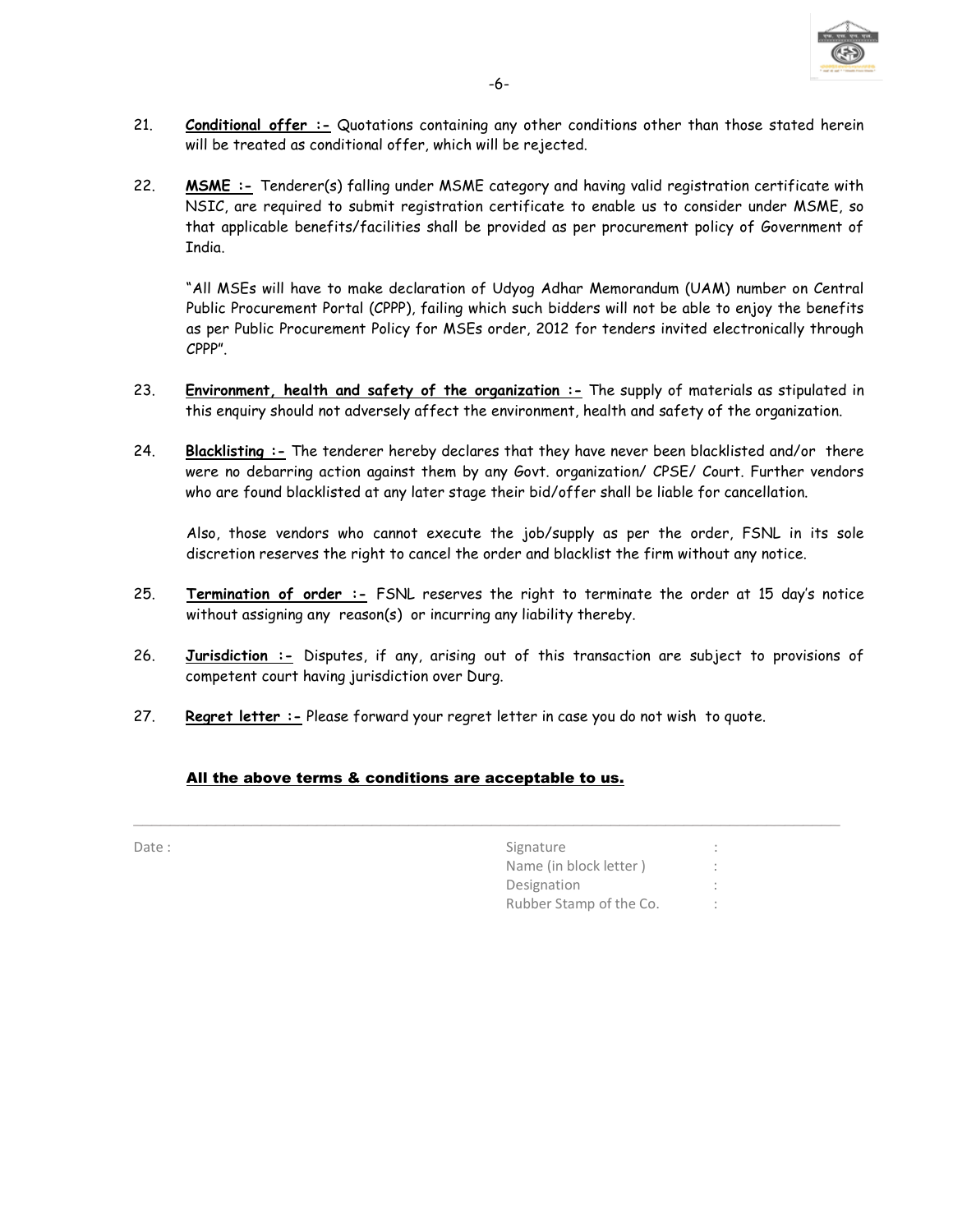

# **ANNEXURE- III**

|             | Name of<br>Authorised<br>Person under |                                          | Place of Business                         | GST Regn<br>No. | Whether<br>under<br>Composition<br>Scheme |    | <b>HSN</b><br>Code<br>No. |
|-------------|---------------------------------------|------------------------------------------|-------------------------------------------|-----------------|-------------------------------------------|----|---------------------------|
| Vendor Name | GST with<br>Mobile No. &<br>Email ID. | Principal<br>Place of<br><b>Business</b> | Additional<br>Place of<br><b>Business</b> | (GSTIN)         | Yes                                       | No |                           |
|             |                                       |                                          |                                           |                 |                                           |    |                           |
|             |                                       |                                          |                                           |                 |                                           |    |                           |
|             |                                       |                                          |                                           |                 |                                           |    |                           |
|             |                                       |                                          |                                           |                 |                                           |    |                           |
|             |                                       |                                          |                                           |                 |                                           |    |                           |
|             |                                       |                                          |                                           |                 |                                           |    |                           |
|             |                                       |                                          |                                           |                 |                                           |    |                           |
|             |                                       |                                          |                                           |                 |                                           |    |                           |
|             |                                       |                                          |                                           |                 |                                           |    |                           |

\_\_\_\_\_\_\_\_\_\_\_\_\_\_\_\_\_\_\_\_\_\_\_\_\_\_\_\_\_\_\_\_\_\_\_\_\_\_\_\_\_\_\_\_\_\_\_\_\_\_\_\_\_\_\_\_\_\_\_\_\_\_\_\_\_\_\_\_\_\_\_\_\_\_\_\_\_

# Please indicate the @ ..........% of GST applicable and provide copy of GST Registration Certificate. Tenderers are requested to provide following information for GST Compliance:-

| Date: | Signature               |  |
|-------|-------------------------|--|
|       | Name (in block letter)  |  |
|       | Designation             |  |
|       | Rubber Stamp of the Co. |  |
|       |                         |  |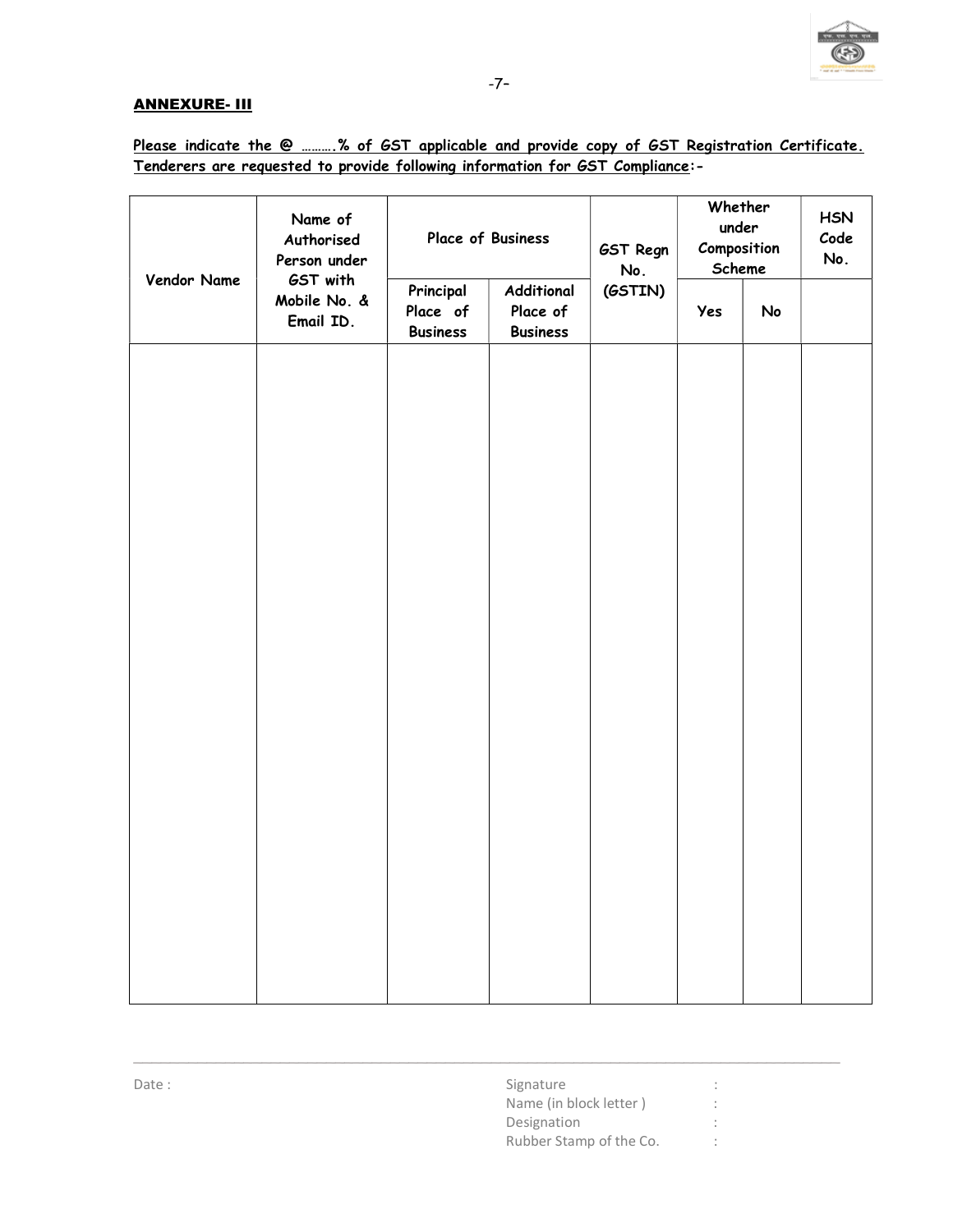

### ANNEXURE- IV

# Following undertaking is to be provided by Contractor/ vendor's at the time of submission of quotation :-

- 1. (a) We agree to do all things not limited to providing GST invoices or other documentation as per GST law relating to the above supply, payment of taxes, timely filling of valid statutory returns for tax period on the Goods and Service tax portal etc. that may be necessary to match the invoice on GST common portal and enable FSNL to claim input tax credit in relation to any GST payable under this Agreement or in respect of any supply/ service under this agreement.
	- (b) In case the Input Tax Credit of GST is denied or demand is recovered from FSNL on account of any non- compliance by the vendor/supplier/contractor, including non-payment of GST charged and recovered, the contractor shall indemnify FSNL in respect of all claims of tax, penalty and/or interest, loss, damages, costs, expenses and liability that may arise due to such non-compliance.
	- (c) Contractor/Vendor shall maintain high GST compliance rating track record at any given point of time.
	- (d) The Contractor/ Vendor shall avail the most beneficial notification, abatements, exemptions etc., if any, as applicable for the supplies/services under the Goods and Service Tax.
- 2. Any invoice issued in favour of FSNL shall contain the following particulars:
	- a. Name, address and GSTIN of the supplier;
	- b. Serial number of the invoice;
	- c. Date of issue;
	- d. Name, address and GSTIN of the recipient (FSNL Unit/C.O)
	- e. Name and address of the recipient and the address of the delivery, along with the State and its code,"
	- f. HSN code of goods or Accounting Code of services;
	- g. Description of goods or services;
	- h. Quantity in case of goods and unit or Unique Quantity Code thereof;
	- i. Total value of supply of goods or services or both;
	- j. Taxable value of supply of goods or services or both taking into discount or abatement if any;"
	- k. Rate of tax (Central Tax, State Tax, Integrated Tax (for inter-state supply), Union Territory Tax or cess);"
	- l. Amount of tax charged in respect of taxable goods or services (Central Tax, State Tax, Integrated Tax (for inter-state supply), Union Territory Tax or cess);"
	- m. Place of supply along with the name of State, in case of supply in the course of inter-state trade or commerce;"
	- n. Address of the billing where the same is different from the place of supply.
	- o. Signature or digital signature of the supplier or his authorised representative on Invoice.

| Date: | Signature               |  |
|-------|-------------------------|--|
|       | Name (in block letter)  |  |
|       | Designation             |  |
|       | Rubber Stamp of the Co. |  |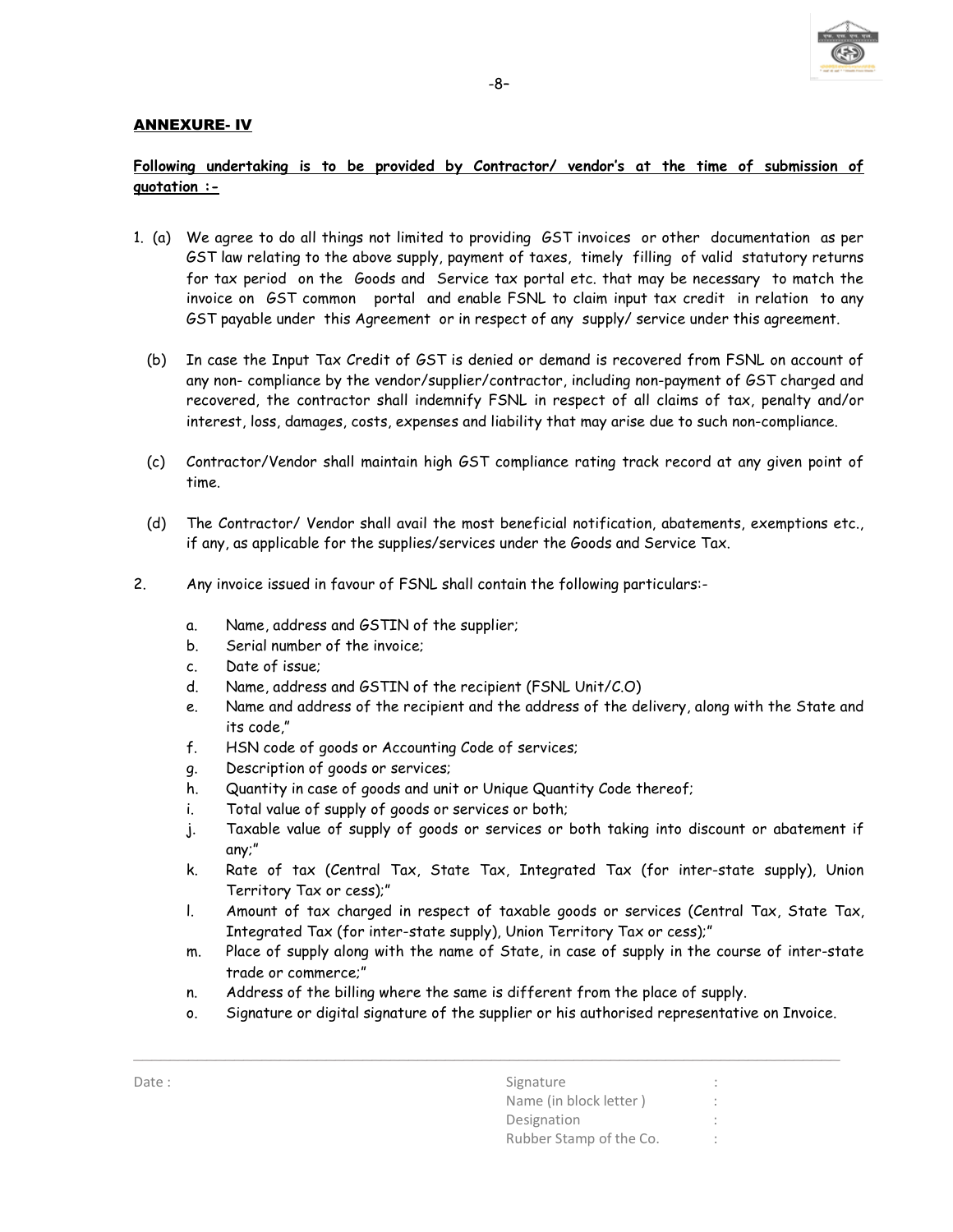

- 3. GST invoice shall be prepared in triplicate, in case of supply of goods, in the following manner:
	- a. The original copy being marked as ORIGINAL FOR RECIPIENT;
	- b. The duplicate copy being marked as DUPLICATE FOR TRANSPORTER and
	- c. The triplicate copy being marked as TRIPLICATE FOR SUPPLIER.
- 4. GST invoice shall be prepared in duplicate, in case of supply of services, in the following manner :
	- a. The original copy being marked as ORIGINAL FOR RECIPIENT; and
	- b. The duplicate copy being marked as DUPLICATE FOR SUPPLIER.
- 5. In case of any advance given against any supplies contract, the supplier of the goods shall issue Receipt Voucher containing the details as prescribed in the GST Acts 2017 read with GST Rules, 2017.
- 6. For the purpose of the above mentioned requirements, the contractor/vendor shall provide necessary documents as may be necessary and shall allow inspection of the same to concerned authorities.

\_\_\_\_\_\_\_\_\_\_\_\_\_\_\_\_\_\_\_\_\_\_\_\_\_\_\_\_\_\_\_\_\_\_\_\_\_\_\_\_\_\_\_\_\_\_\_\_\_\_\_\_\_\_\_\_\_\_\_\_\_\_\_\_\_\_\_\_\_\_\_\_\_\_\_\_\_

### All the above terms & conditions are acceptable to us.

| Date: | Signature               |  |
|-------|-------------------------|--|
|       | Name (in block letter)  |  |
|       | Designation             |  |
|       | Rubber Stamp of the Co. |  |
|       |                         |  |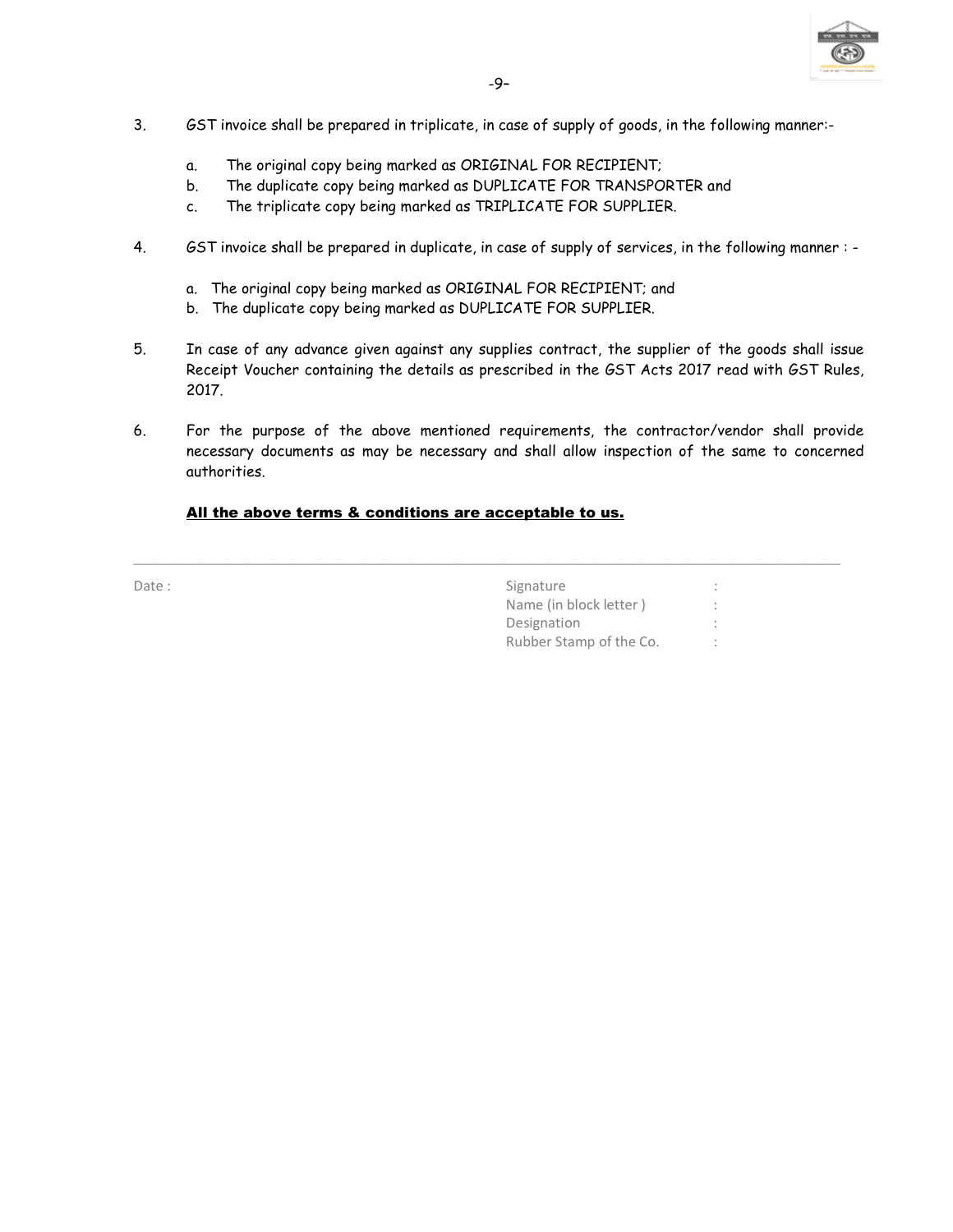

## ANNEXURE – V

#### PREFERENCE TO "MAKE IN INDIA"

# 1. Eligibility of Class-I Local Supplier/Class-II Local Supplier/Non-Local Suppliers" for different types of procurement.

- (a). In procurement of all goods, service or works in respect of which the Nodal Ministry/Department has communicated that there is sufficient local capacity and local competition, only 'Class-I Supplier' as defined under this clause, shall be eligible to bid irrespective of purchase value.
- (b). In procurement of all goods, services or works not covered by sub-para 1(a) above and with estimated value of purchases less than Rs. 200 Crore, in accordance with Rule 161(iv) of GFR, 2017, Global tender enquiry shall not be issued except with the approval of competent authority as designated by Department of Expenditure. Only Class-I Local Supplier and 'Class-II Local Supplier, as defined under the Clause, shall be eligible to bid in procurements undertaken by procuring entities, except when Global tender enquiry has been issued. In global tender enquiries, 'Non-Local Suppliers' shall also be eligible to bid along with Class-I Local Suppliers' and 'Class-II Local Suppliers'.
- (c). For the purpose of this clause, works includes Engineering, Procurement and Construction (EPC) contracts and services include System Integrator (SI) contracts.

#### 2. Purchase Preference :-

- (a). Purchase preference shall be given to Class-I Local Supplier in procurements undertaken by procuring entities in the manner specified here under.
- (b). In the procurements of goods or works, which are covered by Para 1(b) above and which are divisible in nature, the 'Class-I Local Supplier' shall get purchase preference over 'Class-II Local Supplier' as well as 'Non-Local Supplier, as per following procedure:
	- (i). Among all qualified bids, the lowest bid will be termed as L1. If L1 is 'Class-I Local Supplier, the contract for full quantity will be awarded to L1.
	- (ii). If L1 bid is not a 'Class-I Local Supplier, 50% of the order quantity shall be awarded to L1. Thereafter, the lowest bidder among the 'Class-I Local Supplier will be invited to match the L1 price for the remaining 50% quantity subject to the Class-l Local Supplier's quoted price falling within the margin of purchase preference, and contract for that quantity shall be awarded to such 'Class-I Local Supplier subject to matching the L1 price.

In case such lowest eligible 'Class-I Local Supplier fails to match the L1 price or accepts less than the offered quantity, the next higher Class-I Local Supplier within the margin of purchase preference shall be invited to match the L1 price for remaining quantity and so on, and contract shall be awarded accordingly. In case some quantity is still left uncovered on Class-I Local Suppliers, then such balance quantity may also be ordered on the L1 bidder.

| Date: | Signature               | $\bullet$<br>$\sim$ |
|-------|-------------------------|---------------------|
|       | Name (in block letter)  |                     |
|       | Designation             |                     |
|       | Rubber Stamp of the Co. |                     |
|       |                         |                     |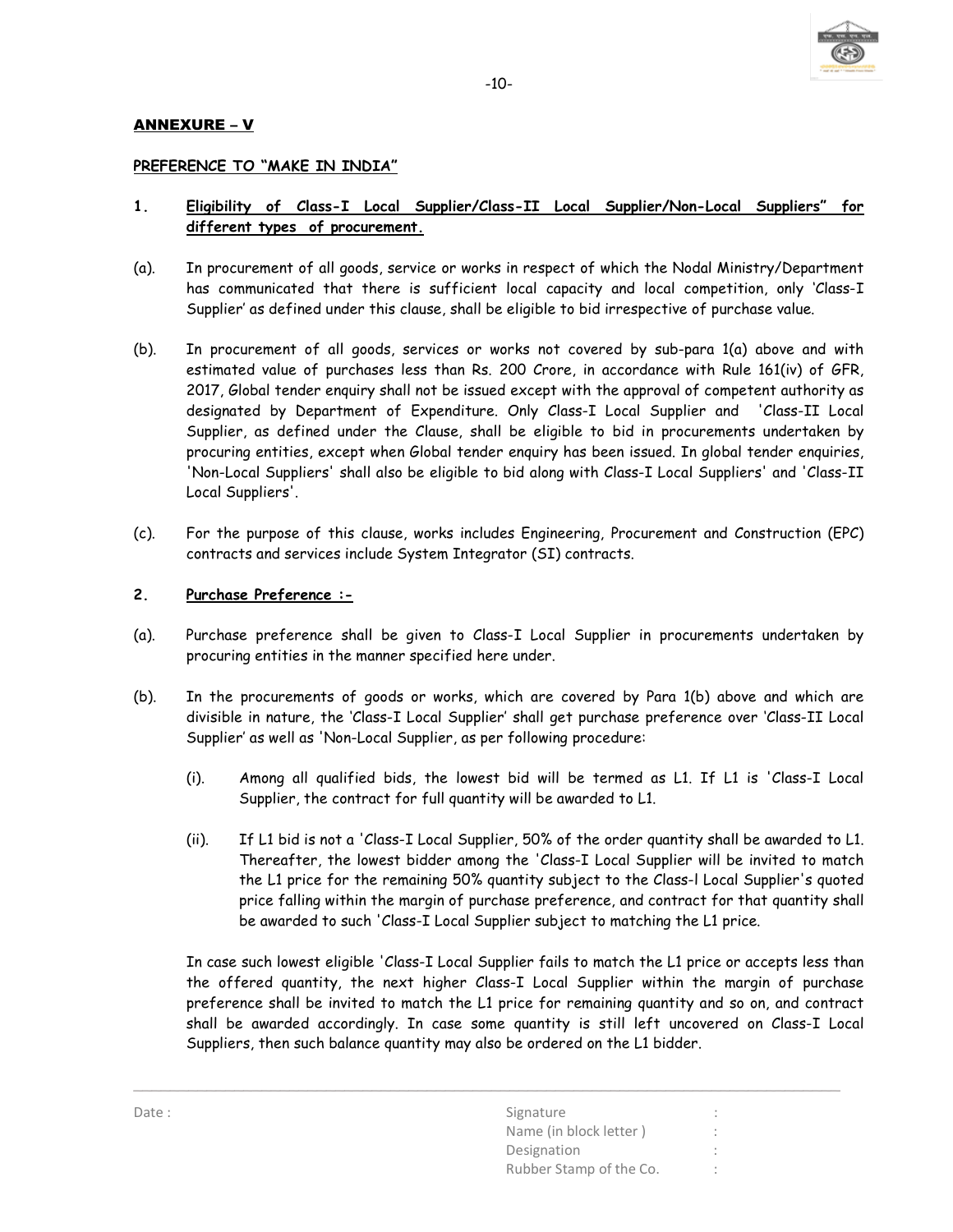

- (c). In the procurements of goods or works, which are covered by para 1(b) above and which are not divisible in nature, and in procurement of services where the bid is evaluated on price alone, the 'Class-I Local Supplier' shall get purchase preference over' Class-II Local Supplier' as well as 'Non-Local Supplier', as per following procedure:
	- (i). Among all qualified bids, the lowest bid will be termed as L1. If L1 is 'Class-I Local Supplier, the contract will be awarded to L1.
	- (ii). If L1 is not' Class-I Local Supplier', the lowest bidder among the 'Class-I Local Supplier', will be invited to match the L1 price subject to Class-I Local Supplier's quoted price falling within the margin of purchase preference, and the contract shall be awarded to such' Class-I Local Supplier' subject to matching the L1 price.
	- (iii). In case such lowest eligible 'Class-I Local Supplier' fails to match the L1 price, the 'Class-I Local Supplier' with the next higher bid within the margin of purchase preference shall be invited to match the L1 price and so on and contract shall be awarded accordingly. In case none of the 'Class-I Local Supplier' within the margin of purchase preference matches the L1 price, the contract may be awarded to the L1 bidder.
- (d). "Class-II Local Supplier" will not get purchase preference in any procurement, undertaken by procuring entities.

# Verification of Local Content :-

- (a). The Class-I Local Supplier/ 'Class-II Local Supplier at the time of tender, bidding or solicitation shall be required to indicate percentage of local content and provide self-certification that the item offered meets the local content requirement for Class-I Local Supplier/ 'Class-II Local Supplier, as the case may be. They shall also give details of the location(s) at which the local value addition is made.
- (b). In cases of procurement for a value in excess of Rs. 10 crores, the 'Class-I Local Supplier'/ 'Class-I Local Supplier' shall be required to provide a certificate from the statutory auditor or cost auditor of the company (in the case of companies) or from practicing cost accountant or practicing chartered accountant (in respect of suppliers other than companies) giving the percentage of local content.
- (c). Decision on complaints relating to implementation of this Clause shall be taken by the competent authority which is empowered to look into procurement related complaints relating to the procuring entity.
- (d). False declarations will be in breach of the Code of Integrity under Rule 175(1)(i)(h)) of the General Financial Rules for which a bidder or its successors can be debarred for up to two years as per Rule 151 (iii) of the General Financial Rules along with such other actions as may be permissible under law.
- (e). A supplier who has been debarred by any procuring entity for violation of this Clause shall not be eligible for preference under this Clause for procurement by any other procuring entity for the duration of the debarment. The debarment for such other procuring entities shall take effect prospectively from the date on which is comes to the notice of other procurement entities.

| Date: | Signature               |           |
|-------|-------------------------|-----------|
|       | Name (in block letter)  |           |
|       | Designation             |           |
|       | Rubber Stamp of the Co. | $\bullet$ |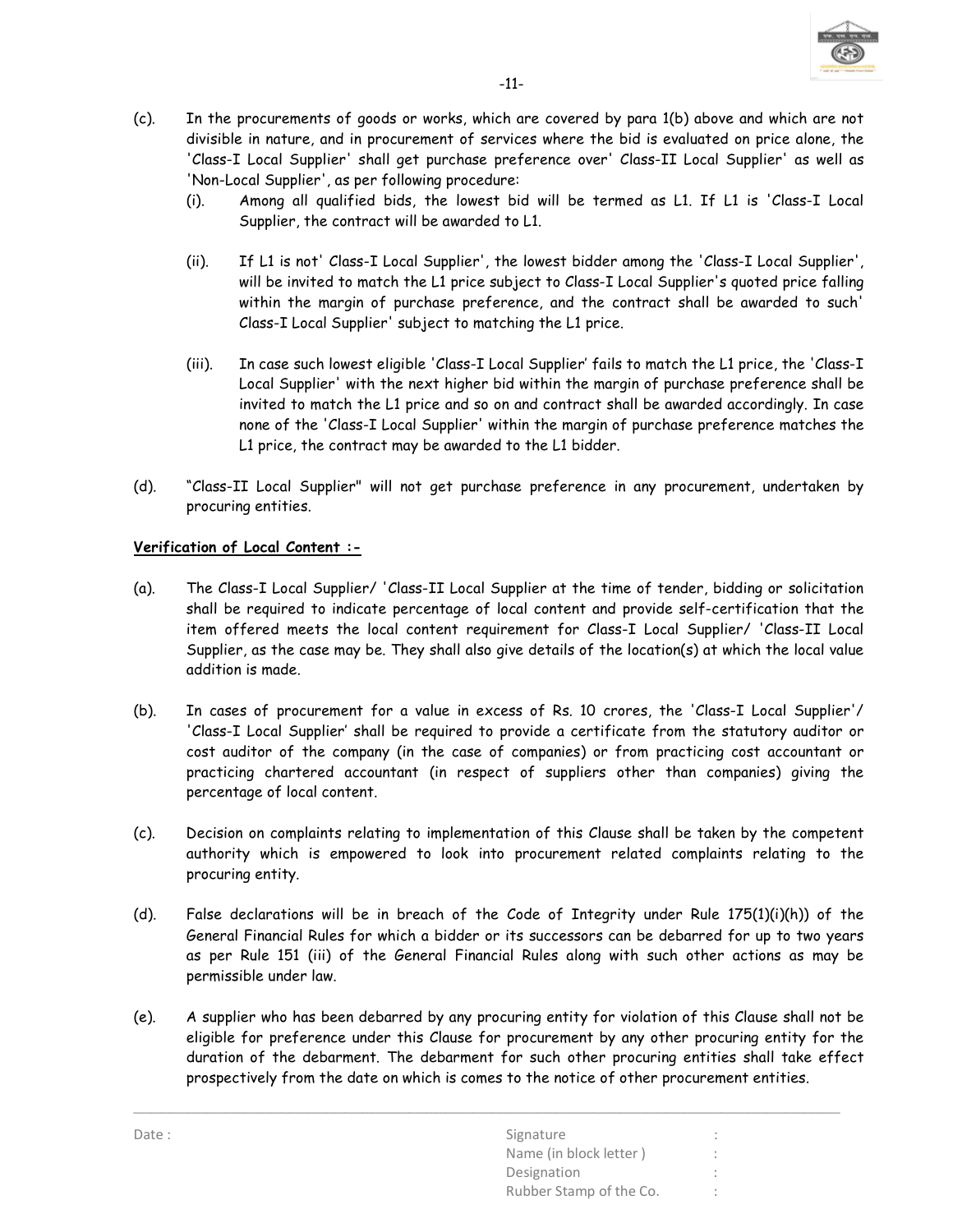

# 3. Exemption of Small Purchases :-

Not withstanding anything contained in paragraph 2, procurements where the estimated value to be procured is less than Rs. 5 lakhs shall be exempt from this Clause. However, it shall be ensured by procuring entities that procurement is not spilt for the purpose of avoiding the provisions of this clause.

# Definition for this purpose will be :-

"Local Content" means the amount of value added in India which shall, unless otherwise prescribed by the Nodal Ministry, be the total value of the item procured (excluding net domestic indirect taxes) minus the value of imported content in the item (including all customs duties) as a proportion of the total value, in percent.

'Class–I Local Supplier' means a supplier or service provider, whose goods, services or works offered for procurement, has local content equal to or more than 50%, as defined under this clause.

'Class-II Local Supplier' means a supplier or service provider, whose goods, services or works offered for procurement has local content more than 20% but less than 50%, as defined under this clause.

'Non-Local Supplier' means a supplier or service provider, whose goods, services or works offered for procurement, has local content less than or equal to 20% as defined under this clause.

"L1" means the lowest tender or lowest bid or the lowest quotation received in a tender, bidding process or other procurement solicitation as adjudged in the evaluation process as per the tender or other procurement solicitation.

"Margin of Purchase Preference" means the maximum extent to which the price quoted by a "Class-1 Local Supplier" may be above the L1 for the purpose of purchase preference. The margin of purchase preference shall be 20%.

#### Specifications in Tenders and other procurement solicitations :-

Procuring entities shall endeavor to see that eligibility conditions including on matters like turnover, production capability and financial strength do not result in unreasonable exclusion of 'Class-I Local Supplier/Class-II Local Supplier' who would otherwise be eligible, beyond what is essential for ensuring quality or credit-worthiness of the supplier.

\_\_\_\_\_\_\_\_\_\_\_\_\_\_\_\_\_\_\_\_\_\_\_\_\_\_\_\_\_\_\_\_\_\_\_\_\_\_\_\_\_\_\_\_\_\_\_\_\_\_\_\_\_\_\_\_\_\_\_\_\_\_\_\_\_\_\_\_\_\_\_\_\_\_\_\_\_

#### All the above terms & conditions are acceptable to us.

| Date: | Signature               | ٠  |
|-------|-------------------------|----|
|       | Name (in block letter)  |    |
|       | Designation             | ۰. |
|       | Rubber Stamp of the Co. |    |
|       |                         |    |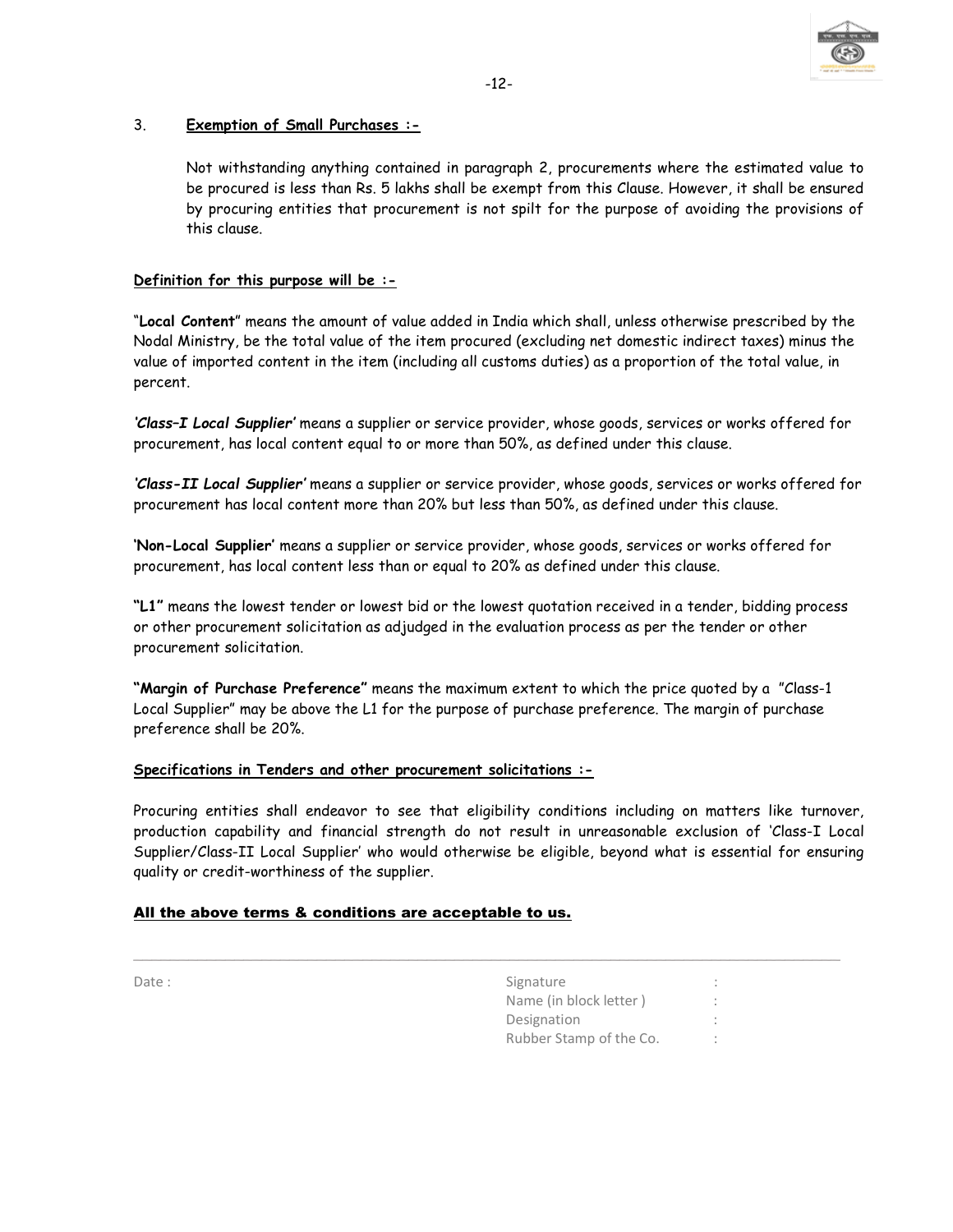

#### ANNEXURE- VI

#### (On the letter head of organization)

To,

definition of the contract of the contract of the contract of the contract of the contract of the contract of the contract of the contract of the contract of the contract of the contract of the contract of the contract of

| Ferro Scrap Nigam Limited |
|---------------------------|
| Unit                      |
| Address                   |

# Subject :- Declaration regarding not being a "Specified Person" as per Sections 206AB and 206CCA of the Income Tax Act 1961.

Sirs,

This has reference to above mentioned subject regarding the TDS/TCS provisions of Sections 206AB and 206CCA of the Income Tax Act 1961, inserted w.e.f. 1st July 2021 by the Finance Act 2021.

#### Accordingly it is declared as under :-

1. We …………………………………………………………... (name declarant company/ firm) ………………………………………………….. having Registered Office at …………… (address) ………………………………………………. hereby declare and undertake that:

#### Or in case of a proprietary concern :-

I ……………………………………. (name individual) …………………………… S/o – D/o (Give father's name) and resident of ……………………………. Address …………………….. and proprietor of M/s ………………………………. (trade name) …………………………………... hereby declare and undertake that:-

#### Or in case of an Individual:-

I/We ………….……………………….(name individual)…………………………. S/o – D/o (Give father's name) and resident of ……………………………. Address …………………….. and proprietor of M/s ………………………………. (trade name) …………………………………... hereby declare and undertake that:-

2. I/We hold the following PAN (Permanent Account Number) which is the only valid PAN held by us :-

| <b>PAN</b>            |  |
|-----------------------|--|
| Present Jurisdiction: |  |
| Aadhaar no            |  |
| GST no                |  |

#### (Self certified copy of the PAN card and Aadhaar Card is enclosed for your reference and record)

| Date: | Signature               |  |
|-------|-------------------------|--|
|       | Name (in block letter)  |  |
|       | Designation             |  |
|       | Rubber Stamp of the Co. |  |